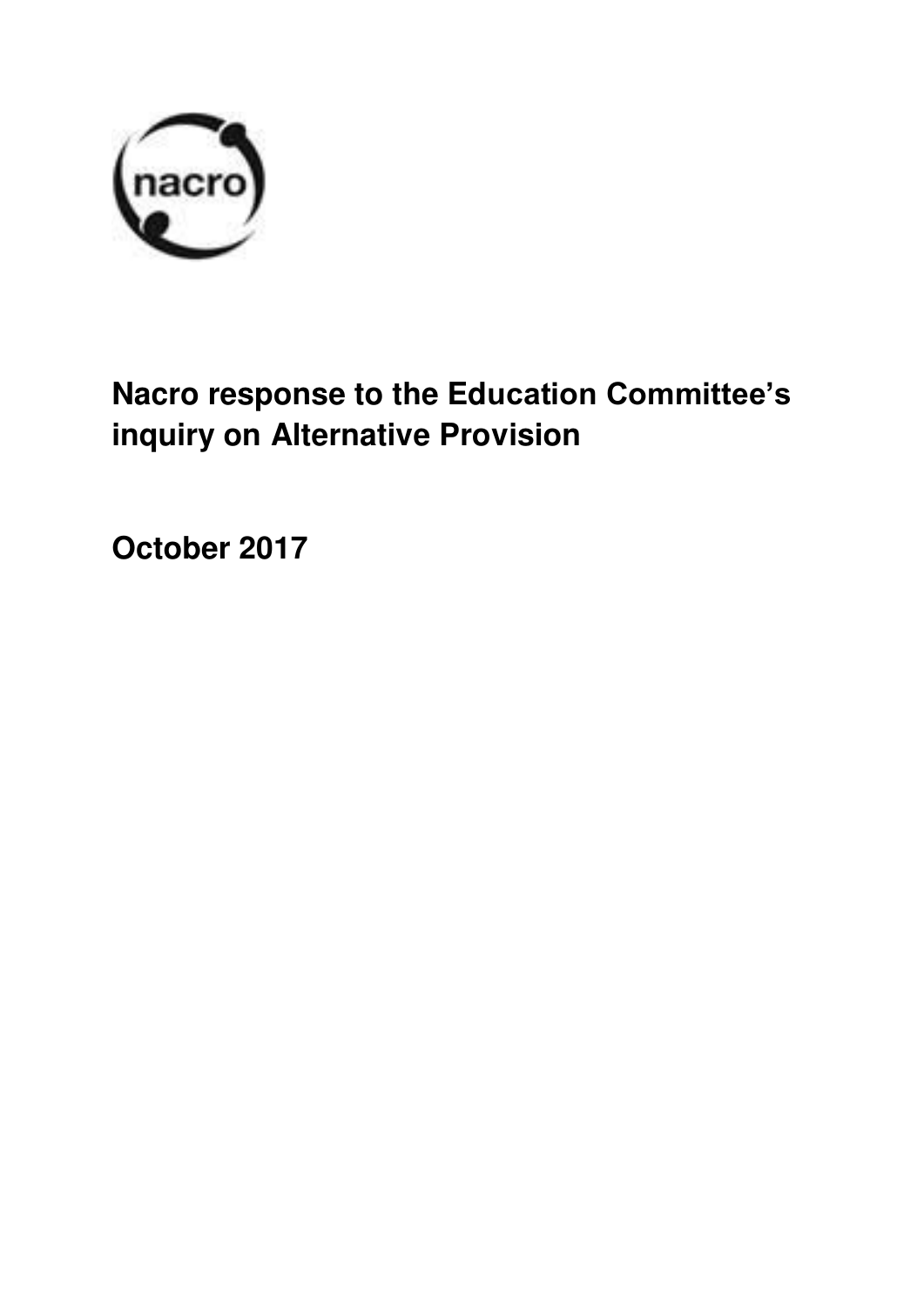## **About Nacro**

We are a national social justice charity with more than 50 years' experience of changing lives, building stronger communities and reducing crime. We house, we educate, we support, we advise and we speak out for and with disadvantaged young people and adults. We are passionate about changing lives. We never give up. In 2016/17 we supported more than 38,000 disadvantaged young people and adults who face challenges with education, housing, health or who have a history of offending. We aspire for our work to be consistently high quality, innovative and based on evidence. We work in partnership with more than a hundred organisations: public, private and charities. We use our knowledge of what works to help inform policy and shape practice.

Nacro is an approved education provider by the Education and Skills Funding Agency.

## **Introduction**

Nacro:

- Provides vocational and technical education in 18 education and skills centres across England, through individualised Study Programmes for 16 – 19 year olds.
- Works with schools to provide a portion of education to 14 -16 year olds.
- Delivers education in secure settings in the youth custodial estate, including Medway Secure Training Centre, aged 12 upwards.
- Provides education to the NHS Bluebird and the Wells Forensic Units for young people with complex mental health problems, aged 12 upwards.
- Took on Totton College in late 2015 at request of DfE, an FE institution providing technical education and Apprenticeships, aged 14 upwards in one of the top 30 most deprived wards.

The points made to the Committee are based on our extensive knowledge and experience of working with young people who are the furthest away from employment or academic careers. Many young people who come to our Education and Skills Centres have had poor experiences of school or have not been able to complete their school career or not been engaged in mainstream schooling.

Making Alternative Provision (AP) work is critical; it should support the individual to meet their potential but also to progress to the next stage. We welcome the government's commitment to reforming AP in the [Educational Excellence Everywhere](https://www.gov.uk/government/uploads/system/uploads/attachment_data/file/508447/Educational_Excellence_Everywhere.pdf) White Paper in March 2016 and look forward to informing the review.

## **Summary**

Nacro would like to see high quality, smaller bridging AP units to take young people from aged 14 or 16 through to the world of work, academic careers or further education/apprenticeships. The emphasis of these units would be to manage barriers to learning so that young people can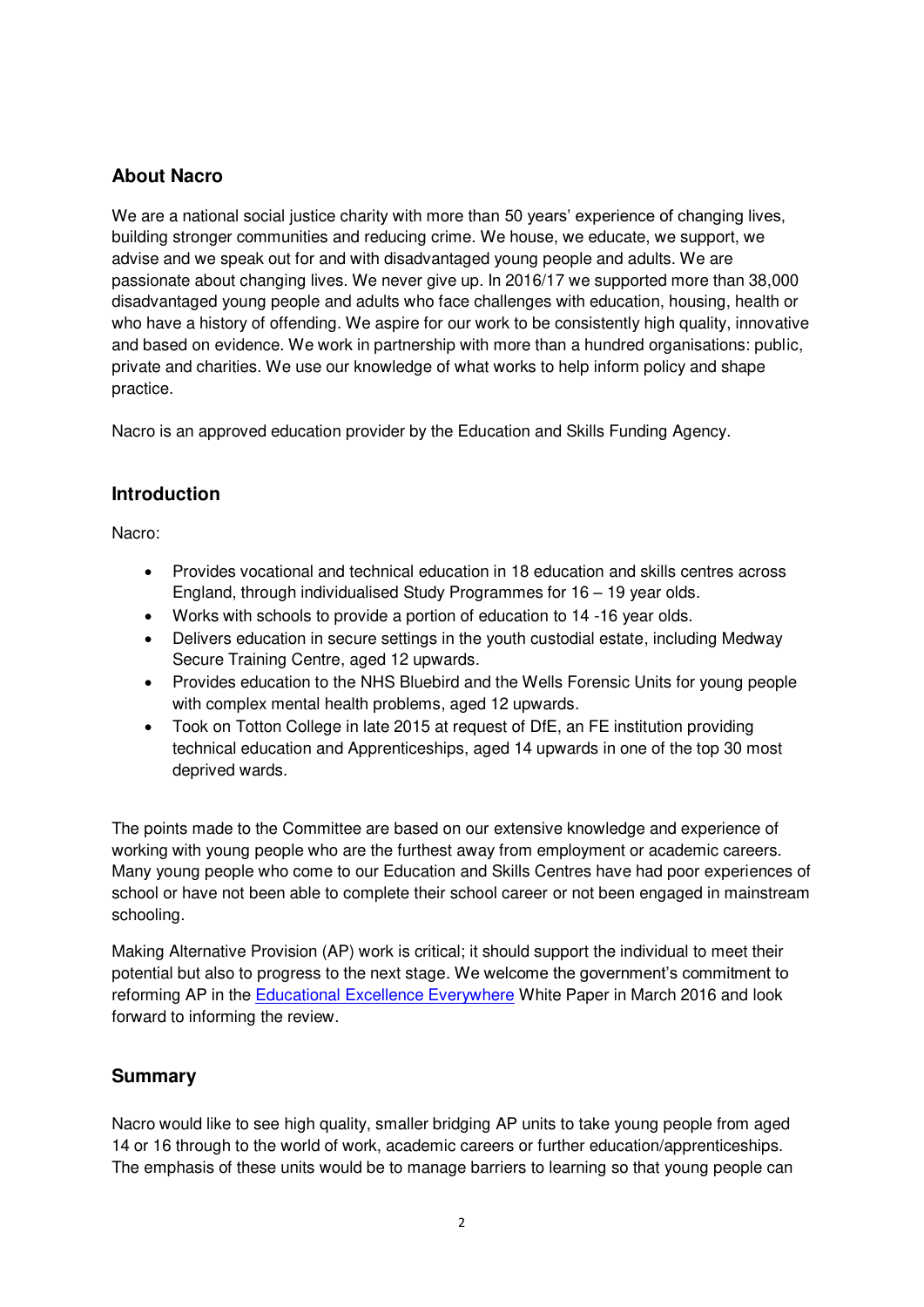quickly catch up and progress, and to enable them to re-engage through having exposure to a more vocational environment and a range of careers-based experiences, such as a supported work-placement or technical provision.

Too often young people are placed without choice in AP that is of poor quality and that does not support progression to the next stage. At 16, many young people who have experienced such provision are no better off than they were at 14 and have no clear pathway ahead.

## **Key points**

- Young people should have a stake in making a decision about the AP they attend.
- Local authorities need improved strategies to ensure that there is choice of quality providers.
- Most AP stops at 16 there should be continued funding at the same levels to 18 to enable providers such as Nacro to ensure the young person has caught up and is on a progression pathway.
- Local authority strategies need to address quality of teaching, learning and assessment and outcomes for students. Outcome criteria and targets should reflect the level and stage of learners and not be subject to mainstream templates.
- There is a need for smaller AP "bridging" units at aged 16 to take young people from school age education to the world of work or academic careers.
- Softer outcomes should be defined for personal development, behaviour and welfare and these should count towards educational success criteria.
- There is a need for a tailored CEIG approach including practical support for work placements.
- A safeguarding code could be developed for practitioners to use when working with vulnerable learners and include preventative measures.
- An AP standards framework could be created to suit the outcomes they achieve.

We would be happy to assist the Committee with further information on our response. Please contact Caroline Drummond, Policy and Public Affairs Manager [caroline.drummond@nacro.org.uk](mailto:caroline.drummond@nacro.org.uk) or 0207 902 5442.

## **1. Routes into Alternative Provision**

By the time young people reach AP, they have often experienced long periods of disengagement with mainstream school, including truancy and exclusion. We know that for many young people, especially those with learning or behavioural issues, engaging in education, often in a new place with new peers and staff can be intellectually and emotionally challenging. AP should be a setting in which young people can feel able to learn and to ultimately progress, as well as receive support for underlying issues which have previously prevented them from engaging in learning. Personal Coaching can be one method by which barriers to learning can be explored to prevent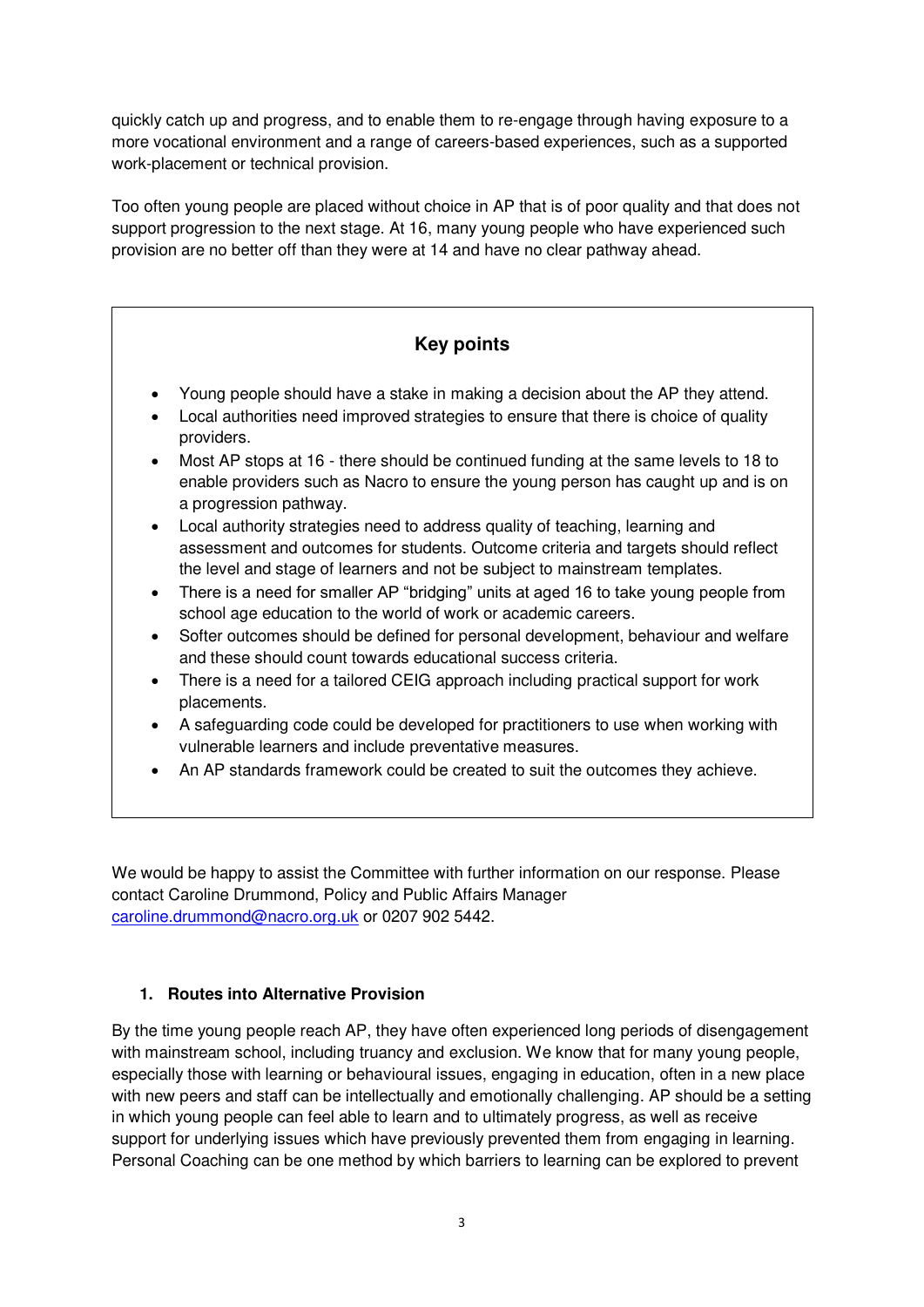distraction from the learning itself. It can often be a lifeline for young people who have not only disengaged from mainstream education, but may have a complex set of needs.

It is often not the choice of the young person to enter AP; often this is in the hands of the school. Decisions made by schools can be dependent on a number of other factors, including school budgets, how well the Local Authority is managing centralised budgets to support schools in preventing exclusions, availability of suitable places and how many other students have been excluded at the school or are already placed on AP. There are often no set or consistent criteria for how a young person is referred to AP and no clarity over how and who makes these decisions in schools. We believe young people should have a stake in making a decision about where they attend and local authorities need improved strategies to ensure there is a choice of quality providers.

Nacro works with young people who come to us at age 14 or 16 having experienced disjointed mainstream education, or have had poor experiences of AP providers. Often, they are left 'playing catch up'<sup>1</sup> and we have a limited amount of time to get them to a stage where they can progress to further training or employment, particularly in English and maths qualifications. Very often the AP or school they have attended has not provided them with a clear sense of a pathway or progression. It is important that progression pathways are embedded into all AP, providing the young person with a clear trajectory.

Most AP stops for young people at age 16 and where these young people have had bad experiences, FE colleges or other providers must pick up the pieces. We would argue that there should be continued funding at the same levels to 18, where providers such as Nacro can ensure that young person can catch up and is firmly on a progression pathway.

## **2. The quality of teaching in Alternative Provision (including pupil referral units)**

Schools should take responsibility for ensuring that the AP they use is of a high enough quality and standard. However, a survey carried out by Ofsted in 2016<sup>2</sup> showed that many schools fail to carry out appropriate monitoring of the standard of the provision. There is often an out of sight, out of mind mentality, where AP units are not held to account by schools, including where multiple schools are using it and there is no clarity over who is responsible for checking quality. This means that many young people are subject to poor quality settings with no regulation, damaging their outcomes and ultimate destinations. It is important for local authority strategies to address the quality of teaching and assessment and set standards unique to AP settings and not to a mainstream template.

AP settings outside of schools and small, specialised units can offer excellent environments to re-motivate young people that have not previously engaged. There have also been a few examples of FE colleges providing solutions to this, teaching key stage 4 students through a vocationally geared curriculum, with personal support and coaching offered alongside embedded English and maths. This type of environment means young people are submersed into a setting where they are more responsible and more akin to the workplace. With the right support around them, students can engage in this atmosphere which can prove extremely successful, putting

-

<sup>&</sup>lt;sup>1</sup> Please see our policy paper, 'Playing catch-up' [https://3bx16p38bchl32s0e12di03h-wpengine.netdna-ssl.com/wp](https://3bx16p38bchl32s0e12di03h-wpengine.netdna-ssl.com/wp-content/uploads/2016/09/Playing-catch-up-report.pdf)[content/uploads/2016/09/Playing-catch-up-report.pdf](https://3bx16p38bchl32s0e12di03h-wpengine.netdna-ssl.com/wp-content/uploads/2016/09/Playing-catch-up-report.pdf) . 2

[https://www.gov.uk/government/uploads/system/uploads/attachment\\_data/file/500918/Alternative\\_provision\\_findings\\_](https://www.gov.uk/government/uploads/system/uploads/attachment_data/file/500918/Alternative_provision_findings_from_Ofsteds_threeyear_survey_of_schools_use_of_off-site_alternative_provision.pdf) from Ofsteds threeyear survey of schools use of off-site alternative provision.pdf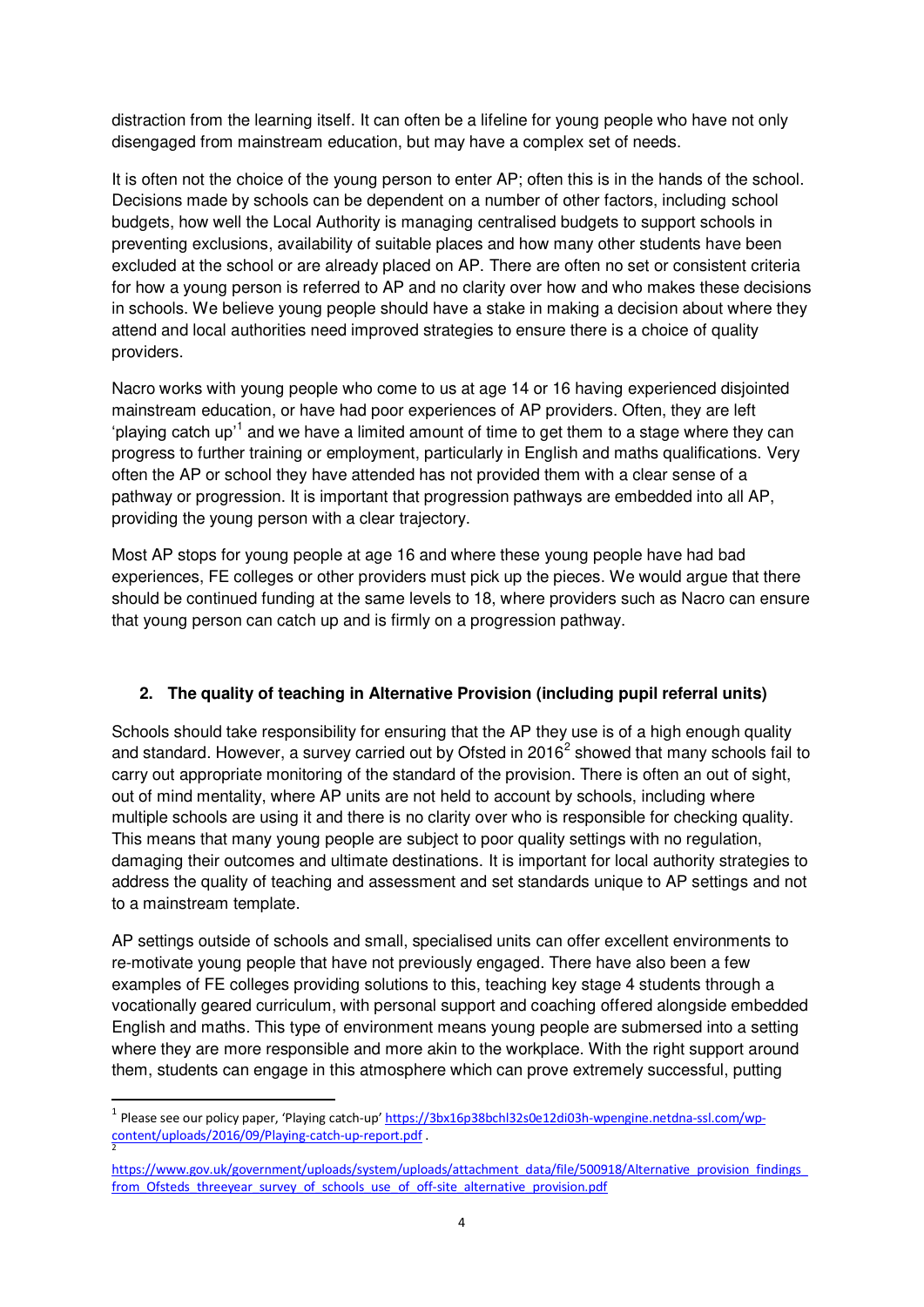young people on to a path of a successful future. Establishing and maintaining partnerships with employers is also a very important consideration, done very effectively by some FE colleges. These settings are, however few and far between as this is not financially viable for many colleges and there is a limit as to how many 14-16 year olds they can take. Further, FE colleges will not always be the right fit for many young people, where a large environment can be intimidating and not personal enough to engage that young person in learning.

Nacro centres provide more dedicated, smaller units where they act as a bridge for a young person at age 16 between AP and their next stage, for example a higher level programme at an FE college or an apprenticeship. As we know, through our experience working with young people who have come from a range of educational and personal backgrounds, a personalised approach to learning is often the difference between engagement and progression, or otherwise. Our centres provide these bridging units that take young people from school age education and successfully moves them on to work, university and further education. (Please see appendix 1 for case studies of young people who have attended Nacro centres, received personalised support for progression and have moved on to employment or further education).

## **3. Educational outcomes and destinations of students**

As detailed above, many of our learners come to us having attended AP in a variety of settings. Often, this has been poor quality and they are not at a level they should be compared to their peers. All too often we see AP settings that have warehoused young people and have delivered the bare minimum; the poor educational outcomes for young people in AP are well documented**.**

Often young people in AP require intensive support to help them progress into further education, training or employment as well as personal coaching alongside support to help them reach educational outcomes. The individual reasons that young person is in AP need to be addressed, for example behavioural issues due to complex family circumstances or mental health conditions. We know that by doing so, this will support progression in educational outcomes.

As referenced above, local authority strategies should address the quality of teaching, assessment and outcomes for students and, further, include outcome criteria and targets that reflect the level and stage of the learners, not in line with mainstream templates. The current outcomes framework should include softer outcomes as well as academic ones to ensure these are captured and take account of the work that provider has done to progress that individual. These softer outcomes should be defined for personal development, behaviour and welfare and count towards educational success criteria. Educational outcomes also need to be flexible enough to keep stretching and challenging each young person at their own level.

High quality Careers Education, Information and Guidance (CIEG) should be integrated into all AP, as highlighted in the recent review Alternative Provision: Effective practice and Post 16 Transition.<sup>3</sup> This can be the difference to effective transitioning or otherwise, particularly where young people have not got the social capital around them; support to guide their progression and access to networks and opportunities. This CIEG should be personalised to the young person and guide informed decisions about their next steps after leaving AP. Young people who have attended AP are often the furthest from the workplace and need added support before they should have to attend work placements; progression routes should factor this in.

 $\frac{1}{3}$ 

[https://www.gov.uk/government/uploads/system/uploads/attachment\\_data/file/585550/Alternative\\_provision\\_effective](https://www.gov.uk/government/uploads/system/uploads/attachment_data/file/585550/Alternative_provision_effective_practice_and_post-16_transition.pdf) practice and post-16 transition.pdf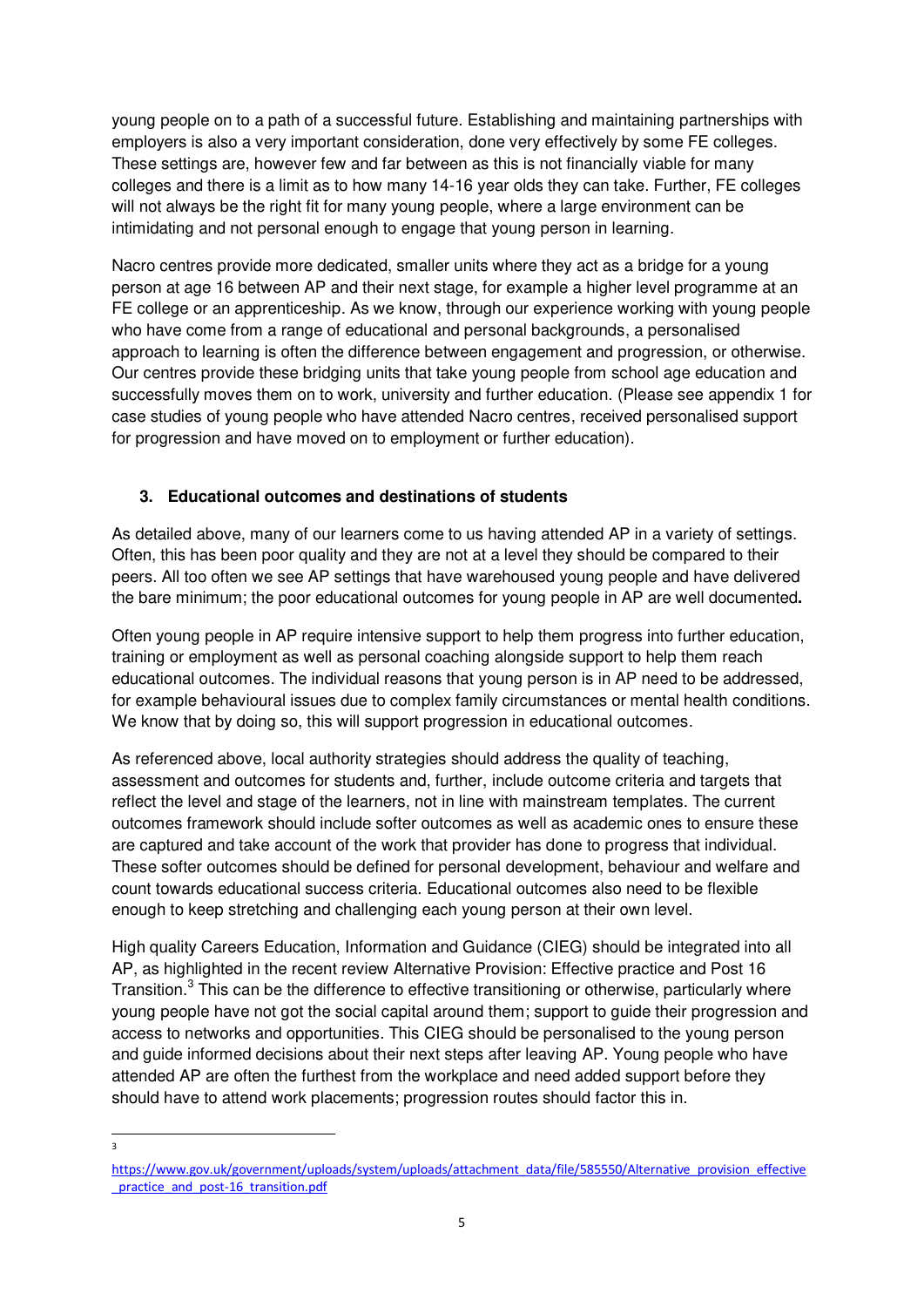Our experiences at Nacro have shown us that a tailored CEIG approach, including practical support for work placements, aged 14 upwards, can be more successful on engaging young people in discussions about their career, rather than generic advice or guidance.

#### **4. Safety, accommodation and provision of resources for students**

It is critical that young people in AP are learning in a safe and positive environment. However, the Ofsted inspection report of 2016 highlighted the fact that a lot of AP staff had not had child protection training or received guidance from school on particular safeguarding issues.<sup>4</sup> Lack of resources for staff to monitor students off-site has also been raised as an issue and needs to be prioritised to ensure schools are consistently reviewing the AP they use.

As prescribed in the Educational Excellence Everywhere paper, the pupils' mainstream school will still hold accountability for their educational outcomes, meaning that schools should be regularly monitoring and reviewing the provision that their pupils are attending. As stated above, there is often an out of sight, out of mind mentality where schools will not always make regular checks with regard to quality and standards of AP settings. It is of paramount importance that all young people can access safe, high quality AP to equip them with the skills and qualifications they need to progress.

Nacro would support the development of a safeguarding code for practitioners to use when working with vulnerable learners. This could use evidence of issues and incidents to provide preventative measures rather than a reactive set of measures. This could incorporate examples and learning from the custodial estate and mental health settings.

## **5. In-school alternatives to external alternative provision**

-<br>4

In-school alternatives to external AP are now becoming more attractive as schools budgets are squeezed: it is a cost effective alternative to sending out students to other providers and they can be kept in separate part of the estate. Nacro argues this is not always the best solution for the young person. The provision should have staff who have had appropriate training to work with young people who have not previously engaged with education, as well as offering a layer of dedicated personal support, alongside high quality teaching. It is critical that young people are not warehoused by schools in low quality facilities but instead are referred to AP appropriate for them.

We know from our experiences working with 16-19 year olds that identifying a pathway together with that young person is absolutely key to helping them engage, keep engaged and progress, and this should be a critical component of all AP where it does not already exist. It is critical that in-school alternatives are subject to the same high standards that other AP settings should be, including quality of teaching, curriculum and support around progression and pathways.

[https://www.gov.uk/government/uploads/system/uploads/attachment\\_data/file/500918/Alternative\\_provision\\_findings\\_](https://www.gov.uk/government/uploads/system/uploads/attachment_data/file/500918/Alternative_provision_findings_from_Ofsteds_threeyear_survey_of_schools_use_of_off-site_alternative_provision.pdf) from Ofsteds threeyear survey of schools use of off-site alternative provision.pdf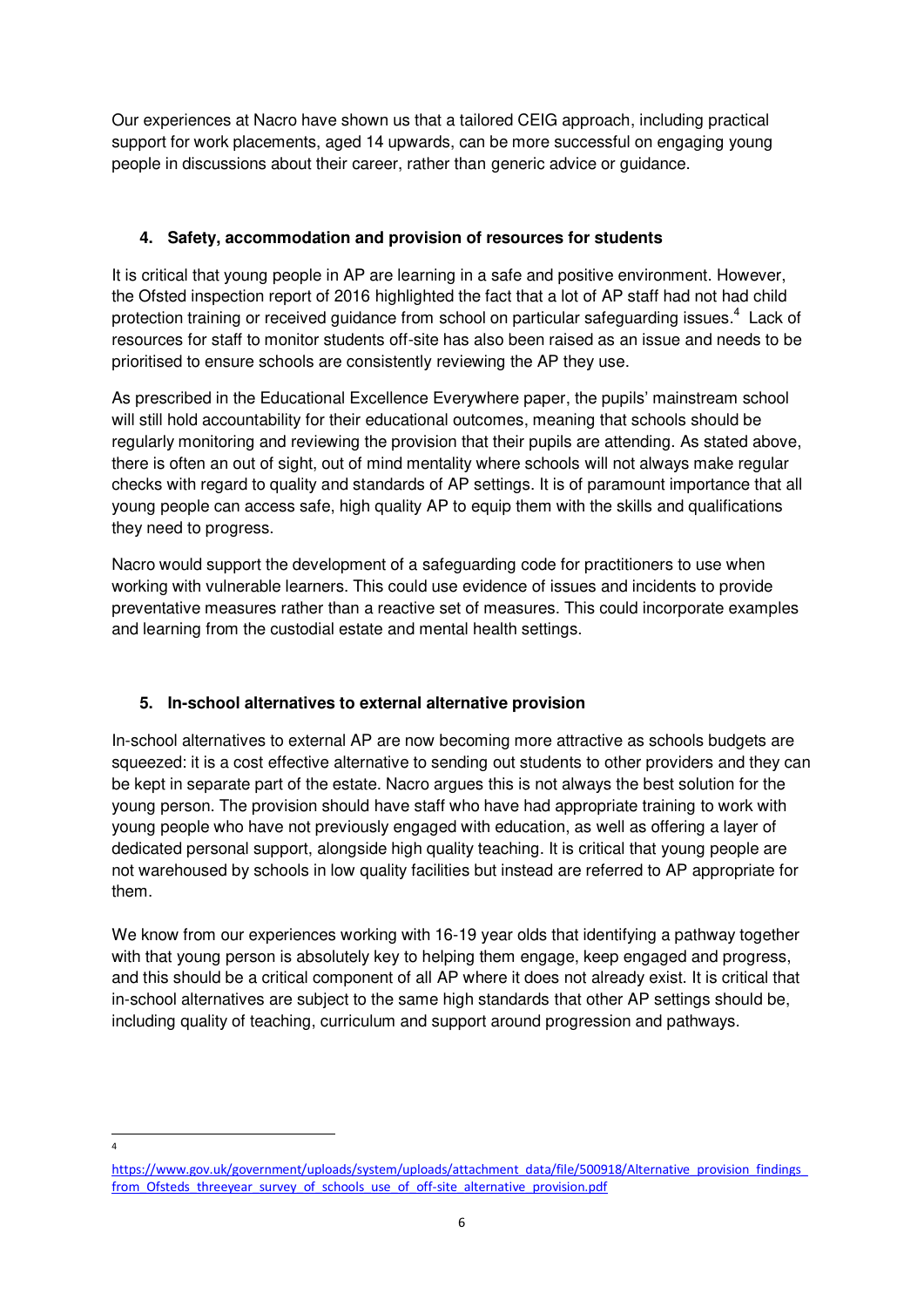#### **6. Regulation of independent providers**

All children and young people deserve high quality teaching and support where needed, whether this is delivered through mainstream school or an independent provider .To ensure that the quality of teaching is consistent, we believe that all independent providers should be subject to regulation that is flexible enough to suit the outcomes they achieve with a framework that is relevant and helpful. This could be self or voluntary regulation provided there was a strong enough framework in place to be held to account by funders/commissioners. This needs to look different to the current Ofsted framework which relies on interpretation by individual inspectors and must consider the unique nature of AP.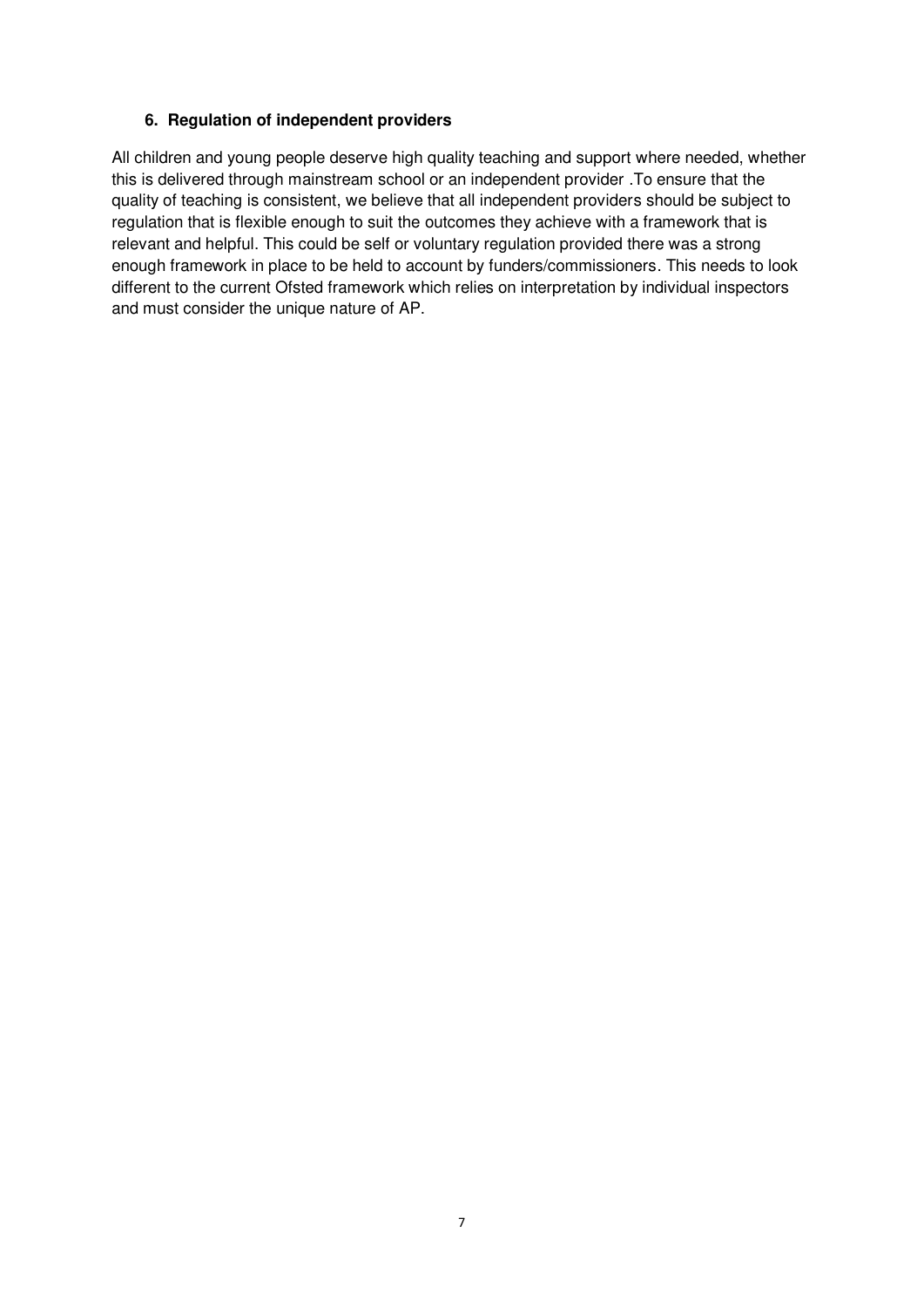#### **Appendix 1: Case studies**

#### **Joseph**

Joseph joined our study programme at Nacro in Walsall in October 2016. He had a passion to work in a Care Home environment with the elderly and was referred to Nacro so that we could work on his communication, confidence and working with others skills. He was referred by The Impact Team in Walsall, who identified some of Joseph's barriers and identified Nacro in Walsall as the most suitable provider to work with him to help him to overcome his barriers.

Nacro provided CEIG in the induction stage and together we identified that Joseph would need to attend a suitable supportive work placement within the Care industry if he were to overcome his barriers. Joseph started attending a Care home two days per week and received excellent feedback from the residents at the Care home and also staff and management. His barriers were communicated to the placement host and they have worked well with Nacro to help to build his confidence and self esteem.

At Nacro, Joseph continued to receive extra support for his communication and working with others skills. His tutors encouraged him to engage with others at every opportunity and he was often paired with other students to help with his communication skills.

Joseph had a 98% attendance record at Nacro and his timekeeping was perfect. He won the Learner of the Month for December 2016 and he is on course to achieve all of his goals and to progress into his chosen destination.

#### **Liam**

Prior to starting Nacro in August 2015, Liam struggled to manage his behaviour at school and was diagnosed with ADHD. He found it difficult to get on with many of his peers and unsurprisingly he also had a lot of absences and was often late. This reached a head in Year 10 when he was excluded, moving to AP until he left at the end of Year 11 achieving very few qualifications, mainly at Entry Level.

Upon leaving school he joined Nacro and started a Study Programme in Animal Care working towards his Level One Qualifications in Animal Care, Maths and English. During this time, however, his behaviour both in and out of Nacro gave cause for concern and staff were worried that he could have been travelling down a path of antisocial behaviour. Staff spoke to Liam and came to an agreement that he would focus on achieving his qualifications if they helped him to find a placement with his beloved birds of prey.

This worked and in October 2015 he started a placement at Riverside Falconry. While he was very keen, it was initially difficult to see how he would cope in this environment as the falconry business is often as much about interacting with the public as it is about caring for the birds. He was also still painfully shy, rarely initiating a conversation and having very little self confidence.